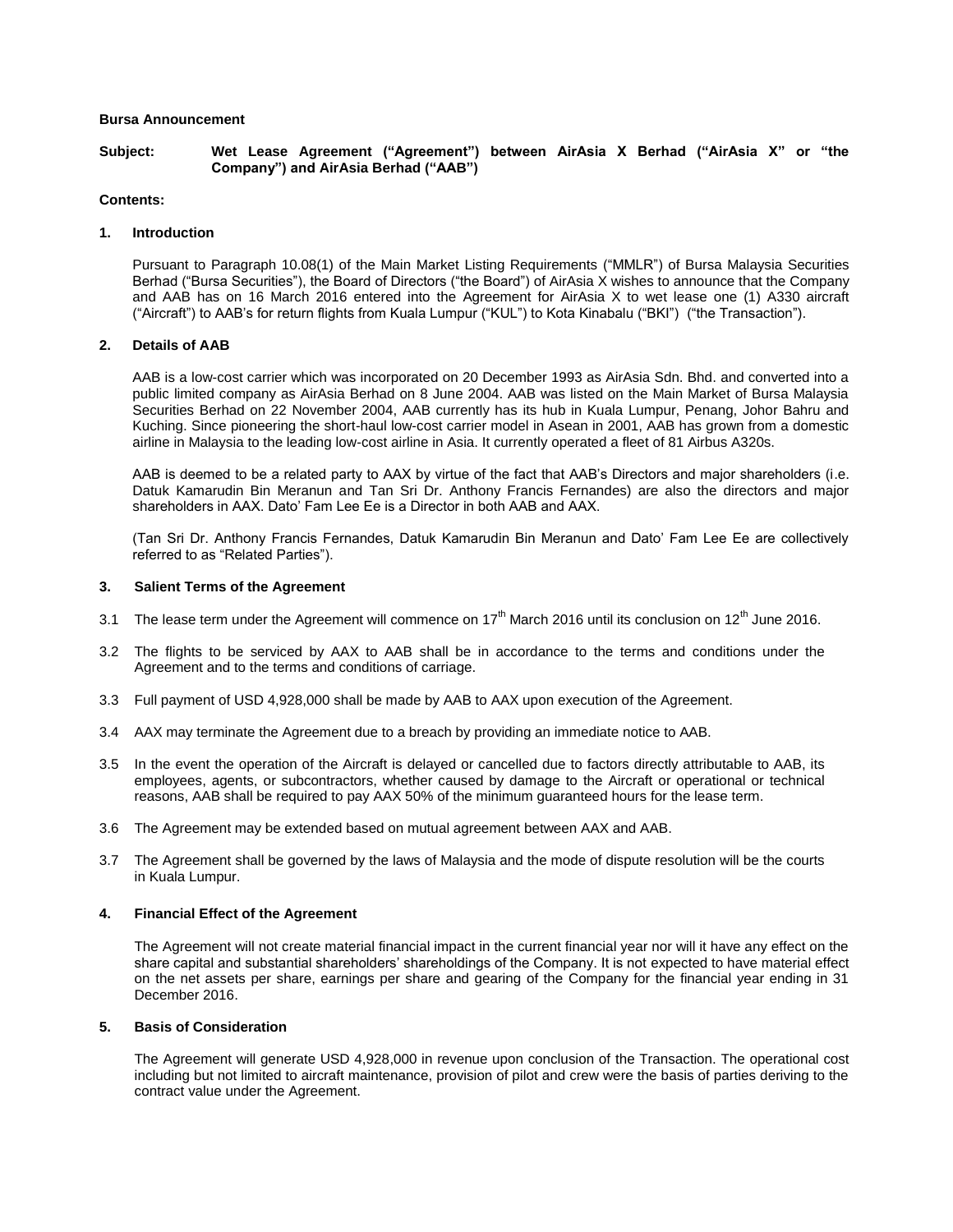# **6. Financial Risks**

The financial risks associated with the Agreement are expected to be minimal as the risks are limited to the total consideration as stated in Section 3.3 above.

# **7. Rationale for the Transaction**

In order to accommodate to the operational constraint of AAB, it is imperative that AAX formalizes the Agreement with AAB in order to facilitate the carriage of AAB passengers for KUL – BKI return flights during the mid-year peak period.

# **8. Directors' and Major Shareholders' Interests**

The Related Parties are deemed interested in the Agreement and they have abstained from all management and Board of Directors' deliberations in respect of the Agreement. The Related Parties' direct and indirect shareholdings in the Company as at 16 March 2016 are as set out in the table below:

|                                                 | <b>Direct</b> |       | Indirect*     |        |
|-------------------------------------------------|---------------|-------|---------------|--------|
|                                                 | No. of Shares | %     | No. of Shares | %      |
| Tan Sri Dr. Anthony<br><b>Francis Fernandes</b> | 87,303,728    | 2.105 | 1,310,331,376 | 31.588 |
| bin<br>Kamarudin<br>Datuk<br>Meranun            | 337,702,739   | 8.141 | 1,310,331,376 | 31.588 |

*Note:*

*\* deemed interested by virtue of Section 6A of the Companies Act, 1965 through a shareholding of more than 15% in* AirAsia Berhad and Tune Group Sdn. Bhd.

Save as disclosed, no other directors and/or major shareholders of the Company and/or person connected with them have any interest, whether directly or indirectly in the Agreement.

# **9. Audit Committee's Opinion**

The Audit Committee having considered all the relevant factors in respect of the Agreement is of the opinion that entering into the Agreement is in the best interest of the Company as the Transaction in entered under fair, reasonable and on normal commercial terms which are not detrimental to the interest of the minority shareholders.

# **10. Board of Directors**

The Directors (other than the Directors who have abstained as stated in Section 8 above) having considered all the relevant factors in respect of the Agreement is of the opinion that entering into the Agreement is in the best interest of the Company.

#### **11. Approval Required**

The value of the Transaction would not breach the 5% percentage ratio as prescribed under the Bursa Malaysia's MMLR. As such the Company does not require the approval of its shareholders.

#### **12. Highest Percentage Ratio and total amount transacted**

The highest percentage ratio applicable to this Transaction is 2.45% and the highest aggregated percentage ratio for all the transactions between the Company and the Related Parties and/or person connected with them pursuant to Paragraph 10.12(1) of the MMLR is 4.63%.

The total amount transacted between the Company and the Related Parties and/or persons connected with them pursuant to Paragraph 10.12(1) of the Main Market Listing Requirements of Bursa Securities in the last twelve (12) months is USD 3,028,947.54.